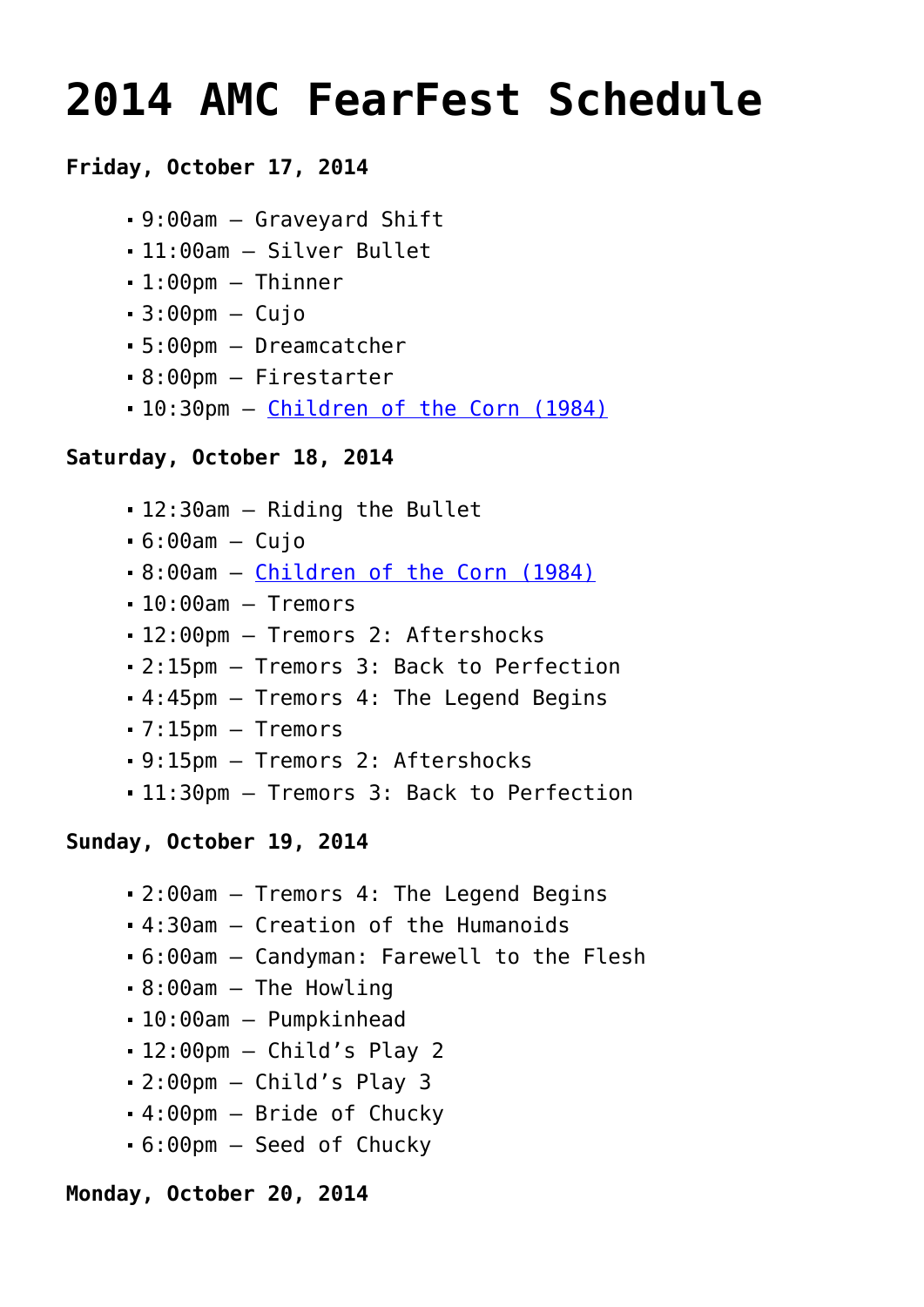- 9:00am – [Friday the 13th \(1980\)](http://www.halloweenmoviesontv.com/halloween-movies-a-to-z/friday-the-13th-1980/)
- 11:00am Friday the 13th, Part 2
- 1:00pm Friday the 13th Part III
- 3:00pm Friday the 13th: The Final Chapter
- 5:00pm – [Friday the 13th \(1980\)](http://www.halloweenmoviesontv.com/halloween-movies-a-to-z/friday-the-13th-1980/)
- 7:00pm Friday the 13th, Part 2
- 9:00pm Friday the 13th Part III
- 11:00pm Friday the 13th: The Final Chapter

## **Tuesday, October 21, 2014**

- 1:00am Friday the 13th A New Beginning
- 3:00am Friday the 13th, Part VI: Jason Lives
- 5:00am War of the Colossal Beast
- 9:00am Friday the 13th: The Final Chapter
- 11:00am Friday the 13th A New Beginning
- 1:00pm Friday the 13th, Part VI: Jason Lives
- 3:00pm Friday the 13th Part VIII: Jason Takes Manhattan
- 5:15pm Jason Goes to Hell: The Final Friday
- $-7:15$ pm  $-$  Jazon X
- 9:15pm Friday the 13th (2009)
- 11:15pm [Friday the 13th \(1980\)](http://www.halloweenmoviesontv.com/halloween-movies-a-to-z/friday-the-13th-1980/)

## **Wednesday, October 22, 2014**

- 1:15am -Friday the 13th, Part 2
- 3:15am Friday the 13th Part III
- 5:15am Violent Midnight
- 5:30am Corridors of Blood
- 5:45am Invasion of the Neptune Men
- 9:00am Slaughter of the Vampires
- 9:15am Invasion of the Neptune Men
- 9:30am How to Make a Monster
- 9:45am The Funhouse
- 12:00pm Freddy's Dead: The Final Nightmare
- $-2:00$ pm  $-$  [The Fog](http://www.halloweenmoviesontv.com/halloween-movies-a-to-z/the-fog-1980/)
- 4:00pm Survival of the Dead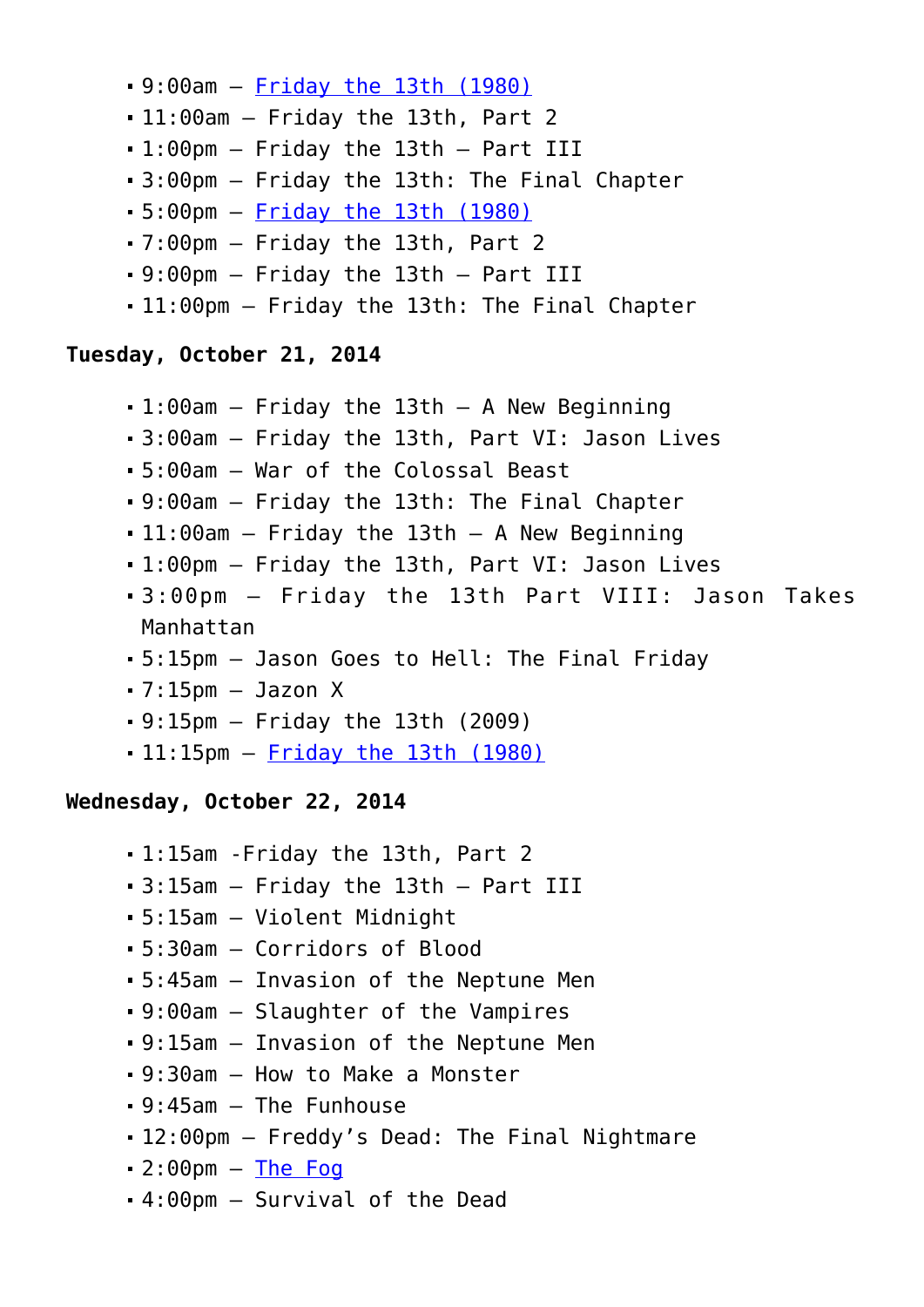- 6:00pm Land of the Dead
- 8:00pm Lake Placid
- 10:00pm House on Haunted Hill

# **Thursday, October 23, 2014**

- 12:00am Return to House on Haunted Hill
- 1:45am An American Werewolf in Paris
- 4:00am Puppet Master
- 9:00am Eight Legged Freaks
- 11:30am Lake Placid
- $-1:30$ pm  $-$  Cuio
- 3:30pm I Know What You Did Last Summer
- 6:00pm Thirteen Ghosts
- 8:00pm A Nightmare on Elm Street (2010)
- 10:00pm Ghost Ship

# **Friday, October 24, 2014**

- 12:00am Scream 3
- 2:30am Deep Blue Seas
- 9:00am Scream 3
- 11:30am Ghost Ship
- 1:30pm Firestarter
- 4:00pm – [The Omen \(1976\)](http://www.halloweenmoviesontv.com/halloween-movies-a-to-z/the-omen-1976/)
- 6:30pm Damien: Omen II
- 9:00pm Omen III: The Final Conflict

# **Saturday, October 25, 2014**

- 1:30am Hide and Seek
- 6:00am Graveyard Shift
- 8:00am Thinner
- 10:00am Friday the 13th (2009)
- 12:00pm A Nightmare on Elm Street (2010)
- $-2:00$ pm Child's Play 2
- 4:00pm Child' Play 3
- 6:00pm Bride of Chucky
- 8:00pm Seed of Chucky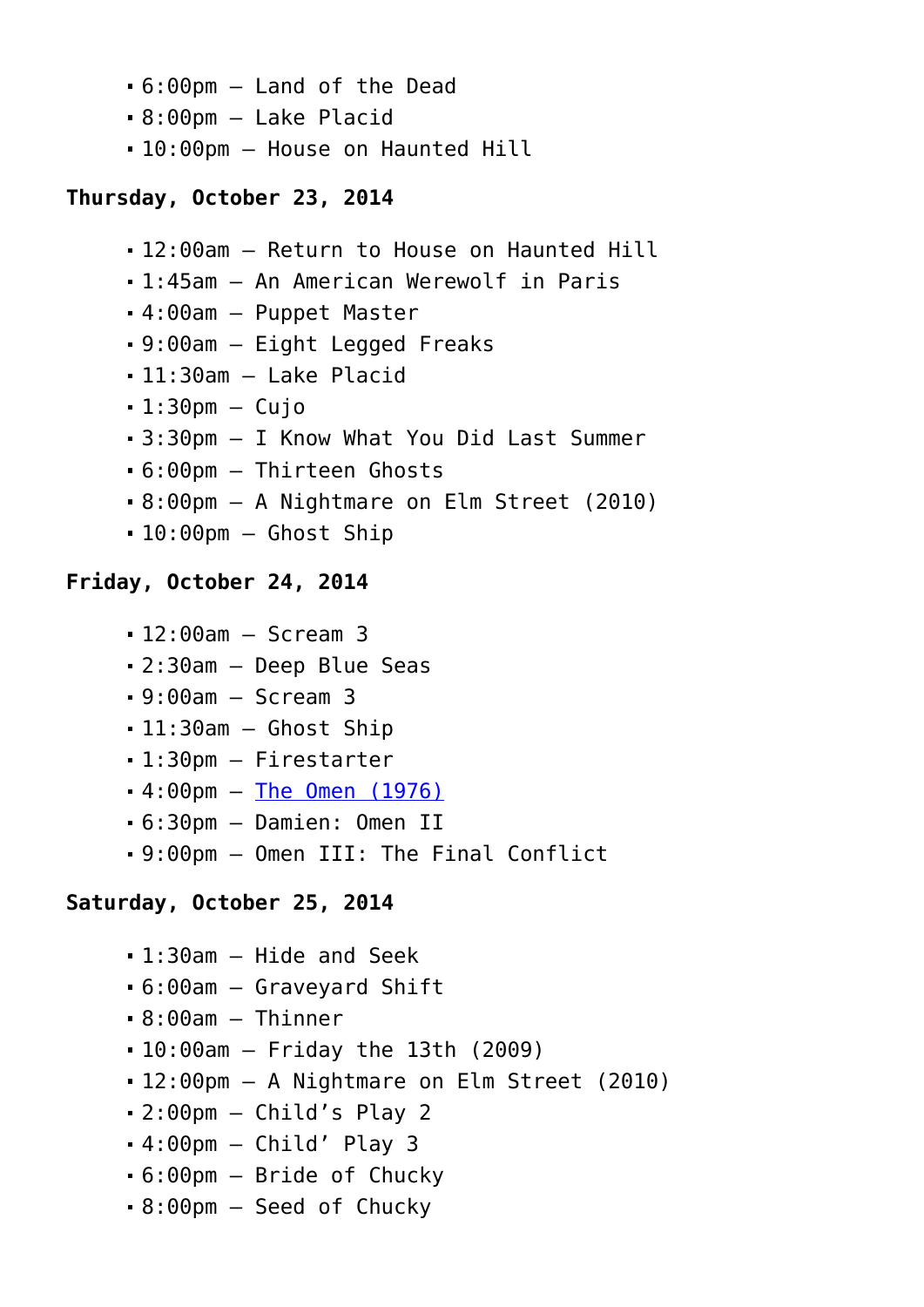10:00pm – Child's Play 2

## **Sunday, October 26, 2014**

- 12:00am Child's Play 3
- 2:00am Bride of Chucky
- 4:00am Seed of Chucky
- 6:00am The Crow: City of Angels
- 7:45am Tremors
- 9:45am Tremors 2: Aftershocks
- 12:00pm Tremors 3: Back to Perfection
- 2:30pm Tremors 4: The Legend Begins
- 5:00pm Tremors

## **Monday, October 27, 2014**

- 9:00am War of the Colossal Beast
- 10:00am Riding the Bullet
- 12:00pm Dreamcatcher
- 3:00pm Ghost Ship
- 5:00pm House on Haunted Hill
- 7:00pm – [Halloween \(1978\)](http://www.halloweenmoviesontv.com/halloween-movies-a-to-z/halloween-1978/)
- 9:00pm Halloween II
- 11:00pm [Halloween \(1978\)](http://www.halloweenmoviesontv.com/halloween-movies-a-to-z/halloween-1978/)

#### **Tuesday, October 28, 2014**

- 1:00am Thirteen Ghosts
- 3:00am Dreamcatcher
- 9:00am Thinner
- 11:00am Lake Placid
- 1:00pm Friday the 13th (2009)
- 3:00pm Tremors
- 5:00pm Pumpkinhead
- 7:00pm Halloween II
- 9:00pm Halloween III: Season of the Witch
- 11:00pm Halloween 4: The Return of Michael Myers

#### **Wednesday, October 29, 2014**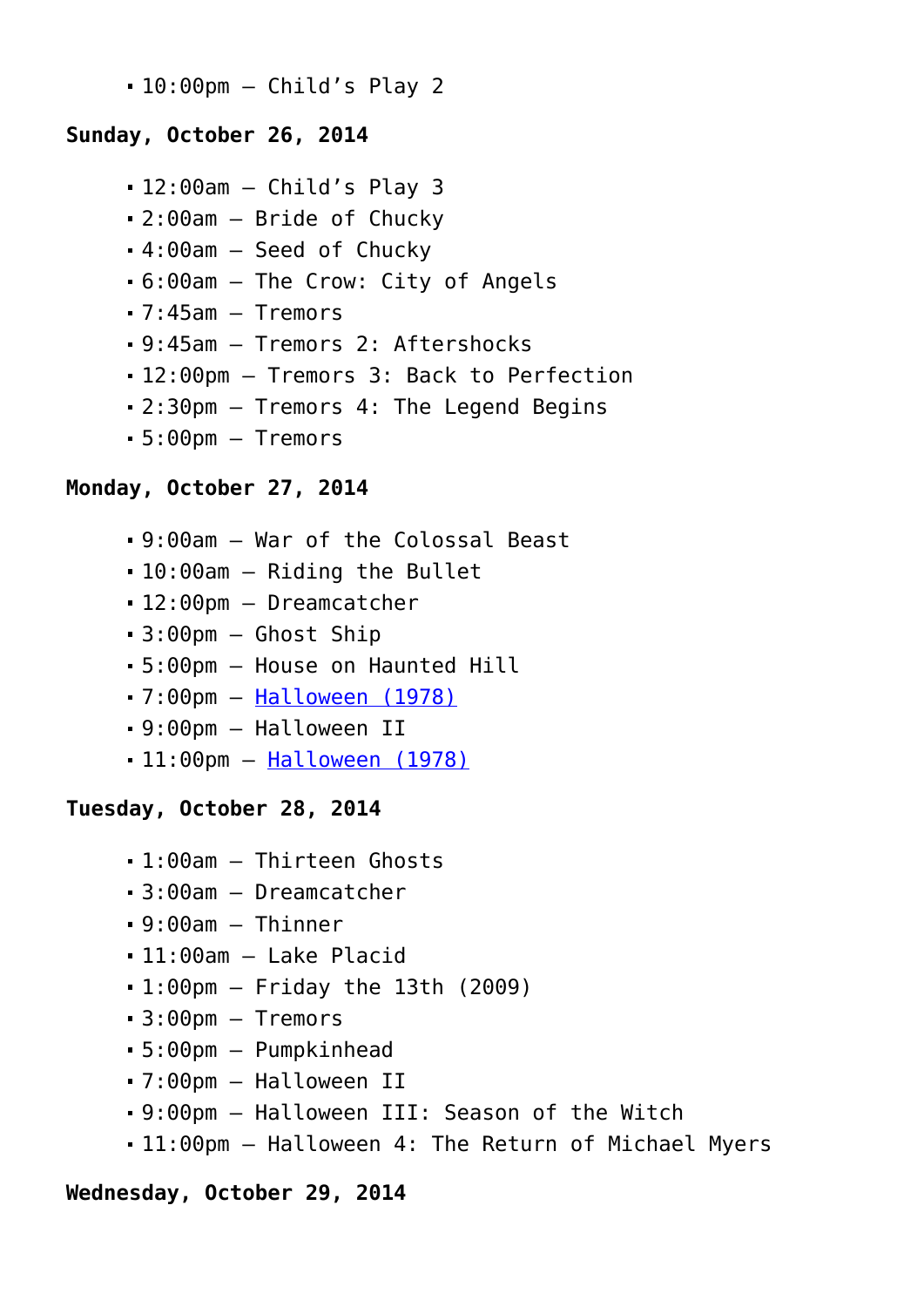- 1:00am Child's Play 2
- 3:00am Child's Play 3
- 9:00am Swamp Thing
- 11:00am A Nightmare on Elm Street (2010)
- 1:00pm – [Children of the Corn \(1984\)](http://www.halloweenmoviesontv.com/halloween-movies-a-to-z/children-of-the-corn-1984/)
- 3:00pm Bride of Chucky
- 5:00pm Seed of Chucky
- 7:00pm Halloween 4: The Return of Michael Myers
- 9:00pm Halloween 5: The Revenge of Michael Myers
- 11:00pm Halloween 6: The Curse of Michael Myers

## **Thursday, October 30, 2014**

```
-1:00am – Ghoulies
```
- 3:00am Ghoulies II
- 5:00am Creation of the Humanoids
- 5:15am Violent Midnight
- 5:30am How to Make a Monster
- 5:45am Slaughter of the Vampires
- 9:00am – [Halloween \(1978\)](http://www.halloweenmoviesontv.com/halloween-movies-a-to-z/halloween-1978/)
- 11:00am Halloween II
- 1:00pm Halloween III: Season of the Witch
- 3:00pm Halloween 4: The Return of Michael Myers
- 5:00pm Halloween 5: The Revenge of Michael Myers
- 7:00pm Halloween 6: The Curse of Michael Myers
- 9:00pm – [Halloween \(1978\)](http://www.halloweenmoviesontv.com/halloween-movies-a-to-z/halloween-1978/)
- 11:00pm Halloween II

#### **Friday, October 31, 2014**

- 1:00am Halloween III: Season of the Witch
- 3:00am Halloween 4: The Return of Michael Myers
- 5:00am Slaughter of the Vampires
- 5:15am Voodoo Woman
- 5:30am Invasion of the Neptune Men
- 5:45am War of the Colossal Beast
- 9:00am Halloween 4: The Return of Michael Myers
- 11:00am Halloween 5: The Revenge of Michael Myers